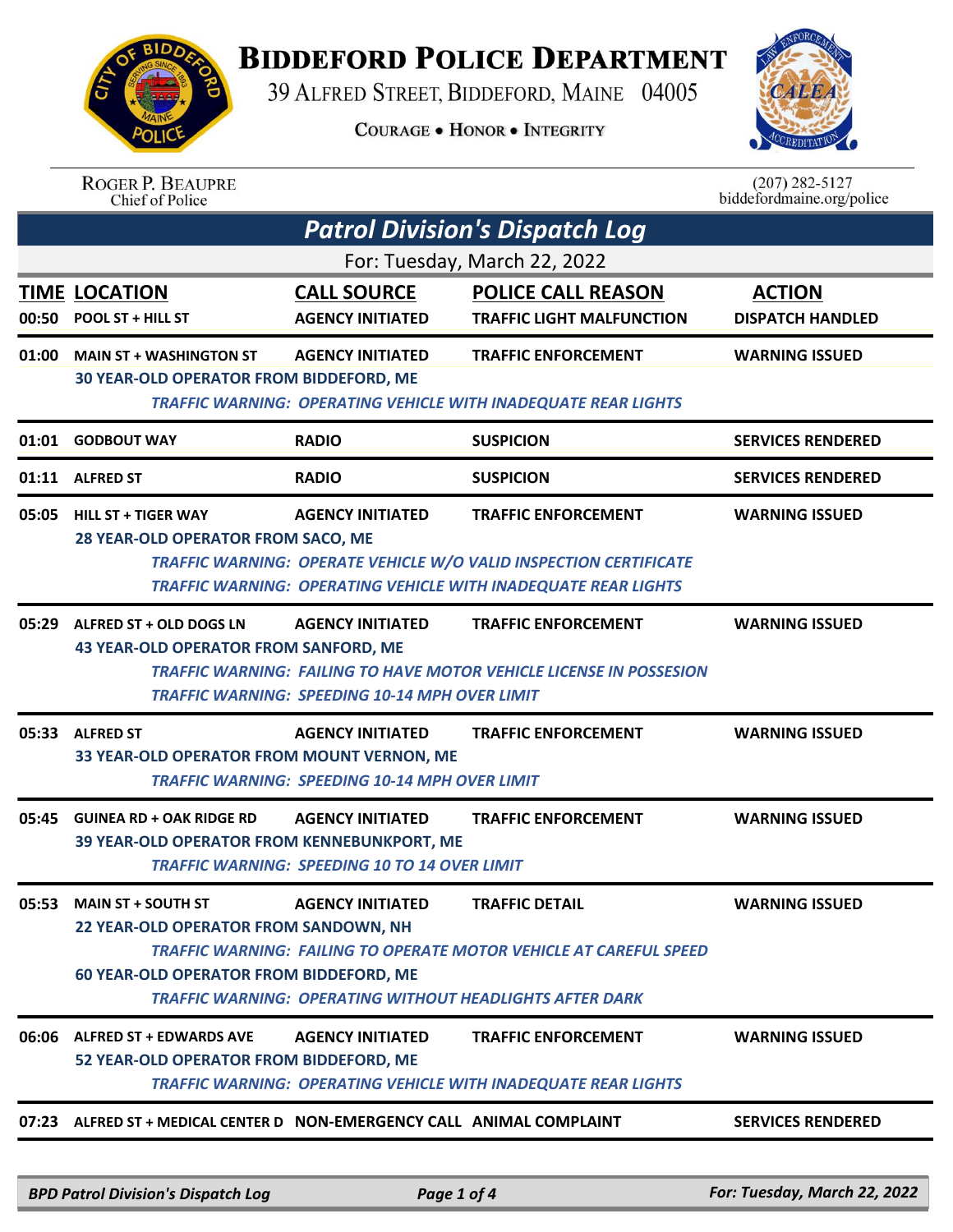**TIME LOCATION CALL SOURCE POLICE CALL REASON ACTION**

**08:51 ALFRED ST WALK-IN AT STATION WARRANT ARREST ARREST(S) MADE**

**DEFENDANT: DONALD GRANT SHEAD ............... AGE: 37 ............... RESIDENT OF: BIDDEFORD, ME**

## *CHARGE: WARRANT ARREST*

|                                                                                                        | 09:14 POOL ST + BRIDGE RD                                                      | <b>NON-EMERGENCY CALL ALL OTHER</b>                    |                                                        | <b>NO ACTION REQUIRED</b>    |  |
|--------------------------------------------------------------------------------------------------------|--------------------------------------------------------------------------------|--------------------------------------------------------|--------------------------------------------------------|------------------------------|--|
|                                                                                                        | 09:28 PARKVIEW CT                                                              | <b>AGENCY INITIATED</b>                                | <b>PAPERWORK</b>                                       | <b>PAPERWORK SERVED</b>      |  |
|                                                                                                        | 09:35 PEARL ST                                                                 | NON-EMERGENCY CALL TRESPASSING                         |                                                        | <b>SERVICES RENDERED</b>     |  |
|                                                                                                        | 09:48 WESTFIELD EXT                                                            | <b>NON-EMERGENCY CALL SUSPICION</b>                    |                                                        | <b>GONE ON ARRIVAL</b>       |  |
|                                                                                                        | 09:59 ALFRED ST                                                                | <b>WALK-IN AT STATION</b>                              | <b>PAPERWORK</b>                                       | <b>SERVICES RENDERED</b>     |  |
|                                                                                                        | 10:10 ALFRED ST                                                                | <b>WALK-IN AT STATION</b>                              | <b>CRIM THREAT / TERRORIZING</b>                       | <b>SERVICES RENDERED</b>     |  |
|                                                                                                        | 10:10 ELM ST                                                                   | <b>AGENCY INITIATED</b>                                | <b>COMMUNITY ENGAGEMENT</b>                            | <b>NO VIOLATION</b>          |  |
|                                                                                                        | 10:11 ELM ST                                                                   | <b>AGENCY INITIATED</b>                                | <b>COMMUNITY ENGAGEMENT</b>                            | <b>NO VIOLATION</b>          |  |
|                                                                                                        | 10:11 ELM ST                                                                   | <b>AGENCY INITIATED</b>                                | <b>COMMUNITY ENGAGEMENT</b>                            | <b>NO VIOLATION</b>          |  |
|                                                                                                        | <b>10:20 FORTUNES ROCKS RD</b>                                                 | <b>AGENCY INITIATED</b>                                | <b>COMMUNITY ENGAGEMENT</b>                            | <b>NO VIOLATION</b>          |  |
| 10:28                                                                                                  | <b>BEACH HOUSE LN</b>                                                          | <b>AGENCY INITIATED</b>                                | <b>COMMUNITY ENGAGEMENT</b>                            | <b>NO VIOLATION</b>          |  |
| 10:32                                                                                                  | <b>MEDICAL CENTER DR</b>                                                       | NON-EMERGENCY CALL TRESPASSING                         |                                                        | <b>SERVICES RENDERED</b>     |  |
| 11:13                                                                                                  | <b>MEDICAL CENTER DR</b>                                                       | <b>NON-EMERGENCY CALL CRIMINAL MISCHIEF</b>            |                                                        | <b>REPORT TAKEN</b>          |  |
|                                                                                                        | <b>11:28 PIKE ST</b>                                                           | <b>E-911 CALL</b>                                      | 911 MISUSE                                             | <b>UNFOUNDED</b>             |  |
|                                                                                                        | 11:43 GREEN ST + SOUTH ST                                                      | NON-EMERGENCY CALL BOLO                                |                                                        | <b>SUMMONS ISSUED</b>        |  |
| DEFENDANT: MELISSA J BRACKETT  AGE: 42  RESIDENT OF: WINDHAM, ME<br><b>CHARGE: DRIVING TO ENDANGER</b> |                                                                                |                                                        |                                                        |                              |  |
|                                                                                                        | 11:43 PIERSONS LN                                                              | <b>WALK-IN AT STATION</b>                              | <b>PAPERWORK</b>                                       | <b>SERVICES RENDERED</b>     |  |
|                                                                                                        | <b>11:53 PINE ST</b>                                                           | NON-EMERGENCY CALL PARKING COMPLAINT                   |                                                        | <b>PARKING TICKET ISSUED</b> |  |
|                                                                                                        | 12:23 ALFRED ST                                                                | NON-EMERGENCY CALL FRAUD / SCAM                        |                                                        | <b>REPORT TAKEN</b>          |  |
|                                                                                                        | 13:11 FOSS ST                                                                  | E-911 CALL                                             | <b>ASSIST: MEDICAL W/ ENGINE</b>                       | <b>SERVICES RENDERED</b>     |  |
|                                                                                                        | 13:17 WASHINGTON ST                                                            | NON-EMERGENCY CALL CRIMINAL MISCHIEF                   |                                                        | <b>REPORT TAKEN</b>          |  |
| 13:20                                                                                                  | <b>ALFRED ST</b>                                                               | <b>WALK-IN AT STATION</b>                              | <b>PROTECTION FROM ABUSE SERVICE SERVICES RENDERED</b> |                              |  |
| 13:43                                                                                                  | <b>BRIDGE RD + OLD POOL RD</b><br>21 YEAR-OLD OPERATOR FROM BIDDEFORD POOL, ME | <b>AGENCY INITIATED</b>                                | <b>TRAFFIC ENFORCEMENT</b>                             | <b>VSAC ISSUED</b>           |  |
|                                                                                                        |                                                                                | <b>TRAFFIC CITATION: SPEEDING 15-19 MPH OVER LIMIT</b> |                                                        |                              |  |
| 13:48                                                                                                  | <b>DECARY RD</b>                                                               | <b>NON-EMERGENCY CALL SUSPICION</b>                    |                                                        | <b>NO ACTION REQUIRED</b>    |  |
|                                                                                                        | 13:50 CENTER ST                                                                | <b>AGENCY INITIATED</b>                                | <b>ANIMAL COMPLAINT</b>                                | <b>SERVICES RENDERED</b>     |  |
|                                                                                                        | 14:05 BRADBURY ST                                                              | <b>E-911 CALL</b>                                      | <b>VEHICLE CRASH - HIT &amp; RUN</b>                   | <b>SERVICES RENDERED</b>     |  |
|                                                                                                        |                                                                                |                                                        |                                                        |                              |  |

*BPD Patrol Division's Dispatch Log Page 2 of 4 For: Tuesday, March 22, 2022*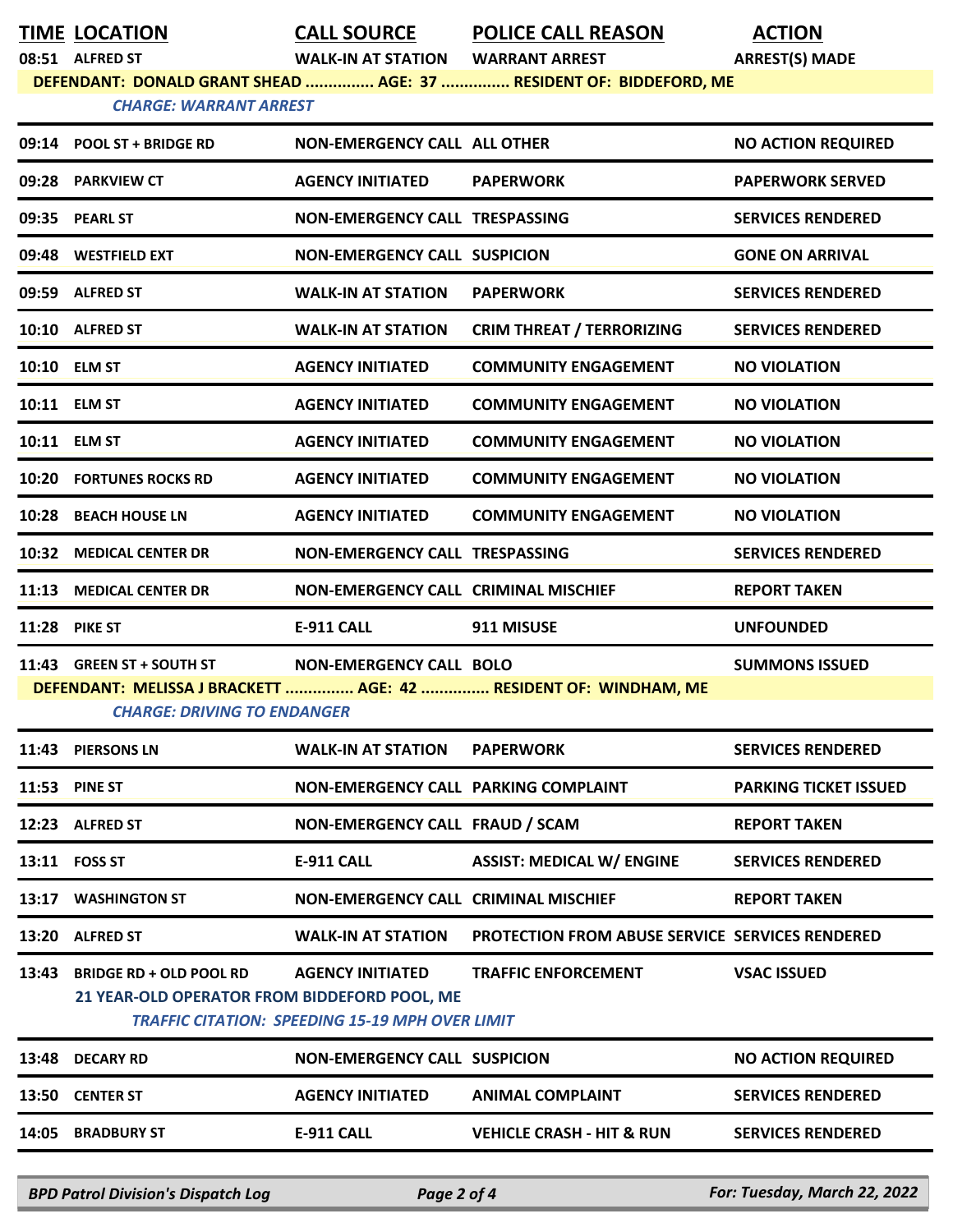|       | <b>TIME LOCATION</b>                                                                                                                                                                                               | <b>CALL SOURCE</b>                                                             | <b>POLICE CALL REASON</b>                                                                              | <b>ACTION</b>             |  |
|-------|--------------------------------------------------------------------------------------------------------------------------------------------------------------------------------------------------------------------|--------------------------------------------------------------------------------|--------------------------------------------------------------------------------------------------------|---------------------------|--|
|       | 14:27 MARINER WAY                                                                                                                                                                                                  | NON-EMERGENCY CALL ALARM - POLICE                                              |                                                                                                        | <b>FALSE ALARM</b>        |  |
|       | 14:32 ALFRED ST                                                                                                                                                                                                    | <b>WALK-IN AT STATION</b>                                                      | <b>PROTECTION FROM ABUSE SERVICE SERVICES RENDERED</b>                                                 |                           |  |
|       | 14:43 TIGER WAY                                                                                                                                                                                                    |                                                                                | NON-EMERGENCY CALL CRIM THREAT / TERRORIZING                                                           | <b>REPORT TAKEN</b>       |  |
|       | 14:49 MEDICAL CENTER DR                                                                                                                                                                                            | <b>NON-EMERGENCY CALL TRESPASSING</b>                                          |                                                                                                        | <b>SERVICES RENDERED</b>  |  |
|       | 15:19 ADAMS ST                                                                                                                                                                                                     | NON-EMERGENCY CALL ASSIST OTHER AGENCY                                         |                                                                                                        | <b>SERVICES RENDERED</b>  |  |
|       | 15:24 ALFRED ST + JEFFERSON ST                                                                                                                                                                                     | <b>RADIO</b>                                                                   | <b>CHECK WELFARE</b>                                                                                   | <b>SERVICES RENDERED</b>  |  |
|       | <b>15:31 MAIN ST</b>                                                                                                                                                                                               | <b>AGENCY INITIATED</b>                                                        | <b>OUT FOR FOLLOW UP</b>                                                                               | <b>SERVICES RENDERED</b>  |  |
|       | 15:44 BIDDEFORD GATEWAY CTR                                                                                                                                                                                        |                                                                                | NON-EMERGENCY CALL VEHICLE CRASH - POLICE ONLY                                                         | <b>REPORT TAKEN</b>       |  |
|       | <b>16:08 BOULDER WAY</b>                                                                                                                                                                                           | <b>AGENCY INITIATED</b>                                                        | <b>PAPERWORK</b>                                                                                       | <b>SERVICES RENDERED</b>  |  |
|       | 16:11 ELM ST                                                                                                                                                                                                       | <b>RADIO</b>                                                                   | <b>ALL OTHER</b>                                                                                       | <b>SERVICES RENDERED</b>  |  |
|       | 16:19 MAY ST<br>56 YEAR-OLD OPERATOR FROM OLD ORCHARD BEACH, ME                                                                                                                                                    | <b>AGENCY INITIATED</b>                                                        | <b>TRAFFIC ENFORCEMENT</b><br><b>TRAFFIC WARNING: OPERATE VEHICLE W/O VALID INSPECTION CERTIFICATE</b> | <b>WARNING ISSUED</b>     |  |
|       | 16:25 MAY ST + TAYLOR ST<br>21 YEAR-OLD OPERATOR FROM BIDDEFORD, ME                                                                                                                                                | <b>AGENCY INITIATED</b>                                                        | <b>TRAFFIC ENFORCEMENT</b><br><b>TRAFFIC WARNING: OPERATE VEHICLE W/O VALID INSPECTION CERTIFICATE</b> | <b>WARNING ISSUED</b>     |  |
| 16:29 | <b>GREEN ST</b>                                                                                                                                                                                                    | <b>AGENCY INITIATED</b>                                                        | <b>SUSPICION</b>                                                                                       | <b>REPORT TAKEN</b>       |  |
| 16:34 | <b>ORCHARD ST</b><br><b>60 YEAR-OLD OPERATOR FROM PORTLAND, ME</b>                                                                                                                                                 | <b>AGENCY INITIATED</b>                                                        | <b>TRAFFIC ENFORCEMENT</b><br><b>TRAFFIC WARNING: OPERATE VEHICLE W/O VALID INSPECTION CERTIFICATE</b> | <b>WARNING ISSUED</b>     |  |
| 16:37 | <b>POOL ST + HEDLEY REYNOLDS W AGENCY INITIATED</b><br>TRAFFIC ENFORCEMENT<br><b>WARNING ISSUED</b><br><b>66 YEAR-OLD OPERATOR FROM KENNEBUNKPORT, ME</b><br><b>TRAFFIC WARNING: SPEEDING 10-14 MPH OVER LIMIT</b> |                                                                                |                                                                                                        |                           |  |
|       |                                                                                                                                                                                                                    |                                                                                |                                                                                                        |                           |  |
|       | 16:46 ELM ST                                                                                                                                                                                                       | <b>AGENCY INITIATED</b>                                                        | <b>TRAFFIC ENFORCEMENT</b>                                                                             | <b>NO ACTION REQUIRED</b> |  |
|       | 16:51 PRECOURT ST + BAKERS WAY<br>80 YEAR-OLD OPERATOR FROM BIDDEFORD, ME                                                                                                                                          | <b>AGENCY INITIATED</b>                                                        | <b>TRAFFIC ENFORCEMENT</b><br><b>TRAFFIC WARNING: OPERATE VEHICLE W/O VALID INSPECTION CERTIFICATE</b> | <b>WARNING ISSUED</b>     |  |
|       | 17:01 WEST ST<br>53 YEAR-OLD OPERATOR FROM BIDDEFORD, ME                                                                                                                                                           | <b>AGENCY INITIATED</b><br><b>TRAFFIC WARNING: SPEEDING 1-9 MPH OVER LIMIT</b> | <b>TRAFFIC ENFORCEMENT</b>                                                                             | <b>WARNING ISSUED</b>     |  |
|       | 17:06 ALFRED ST<br>42 YEAR-OLD OPERATOR FROM SACO, ME                                                                                                                                                              | <b>AGENCY INITIATED</b>                                                        | <b>TRAFFIC ENFORCEMENT</b><br><b>TRAFFIC WARNING: OPERATE VEHICLE W/O VALID INSPECTION CERTIFICATE</b> | <b>WARNING ISSUED</b>     |  |